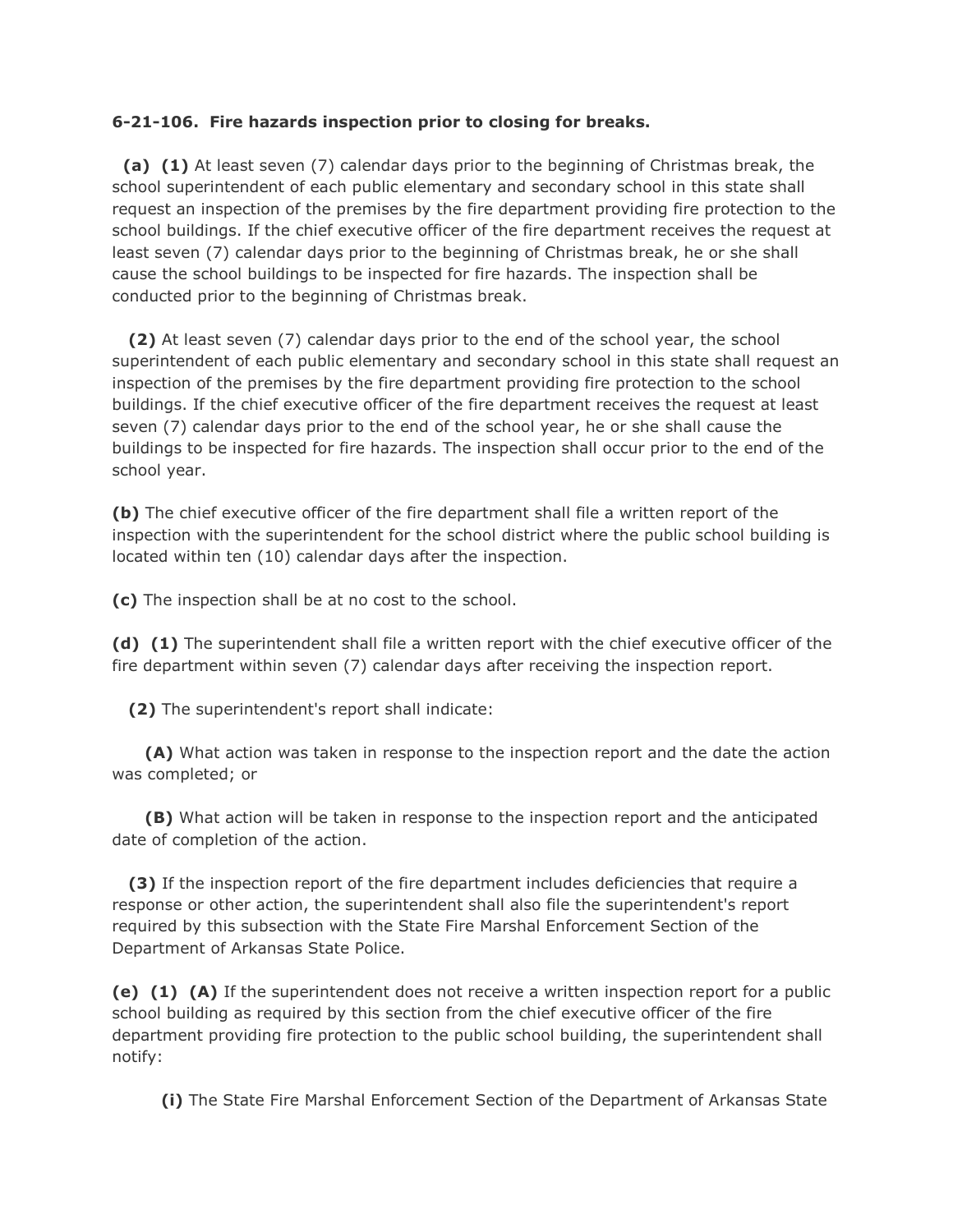Police; and

**(ii)** The quorum court of the county in which the fire department is located.

 **(B)** The superintendent shall provide the notifications required by this subdivision (e)(1) not less than thirty (30) days from the date the inspection was required to take place.

 **(2)** The quorum court shall withhold from a fire department that is the subject of notification under this subsection the fire department's apportionment of distributions from the Fire Protection Premium Tax Fund under § 14-284-403 until the fire department completes the inspection and delivers the report to the superintendent.

 **(3)** If the required inspection is subsequently performed, the fire department shall file the report required by subsection (b) of this section with the superintendent and the State Fire Marshal Enforcement Section of the Department of Arkansas State Police.

 **(4) (A)** Immediately upon receipt of the required report from the fire department, the superintendent will notify the quorum court that the required report has been received.

 **(B)** Upon receipt of the superintendent's notification to the quorum court, the quorum court shall disburse any Fire Protection Premium Tax Fund apportionment previously withheld due to the fire department's ineligibility under this section.

**(f)** The chief executive officer of the fire department may inspect any work performed by or on behalf of the school or school district to correct deficiencies noted in the inspection report.

**(g)** The chief executive officer of the fire department shall notify the State Fire Marshal Enforcement Section of the Department of Arkansas State Police and the Department of Education if:

 **(1)** The chief executive officer of the fire department does not receive the superintendent's report required by subsection (d) of this section, within seven (7) days of the date the report was due; or

 **(2)** The school district does not correct all deficiencies noted in the inspection report by the completion date indicated in the superintendent's report.

**(h) (1)** Any person who intentionally violates this section is subject to a fine not to exceed one hundred dollars (\$100) per violation.

 **(2)** The failure of a public school superintendent to respond as provided in subsection (d) of this section to correct the deficiencies noted in an inspection report is an indicator of facilities distress under § 6-21-811.